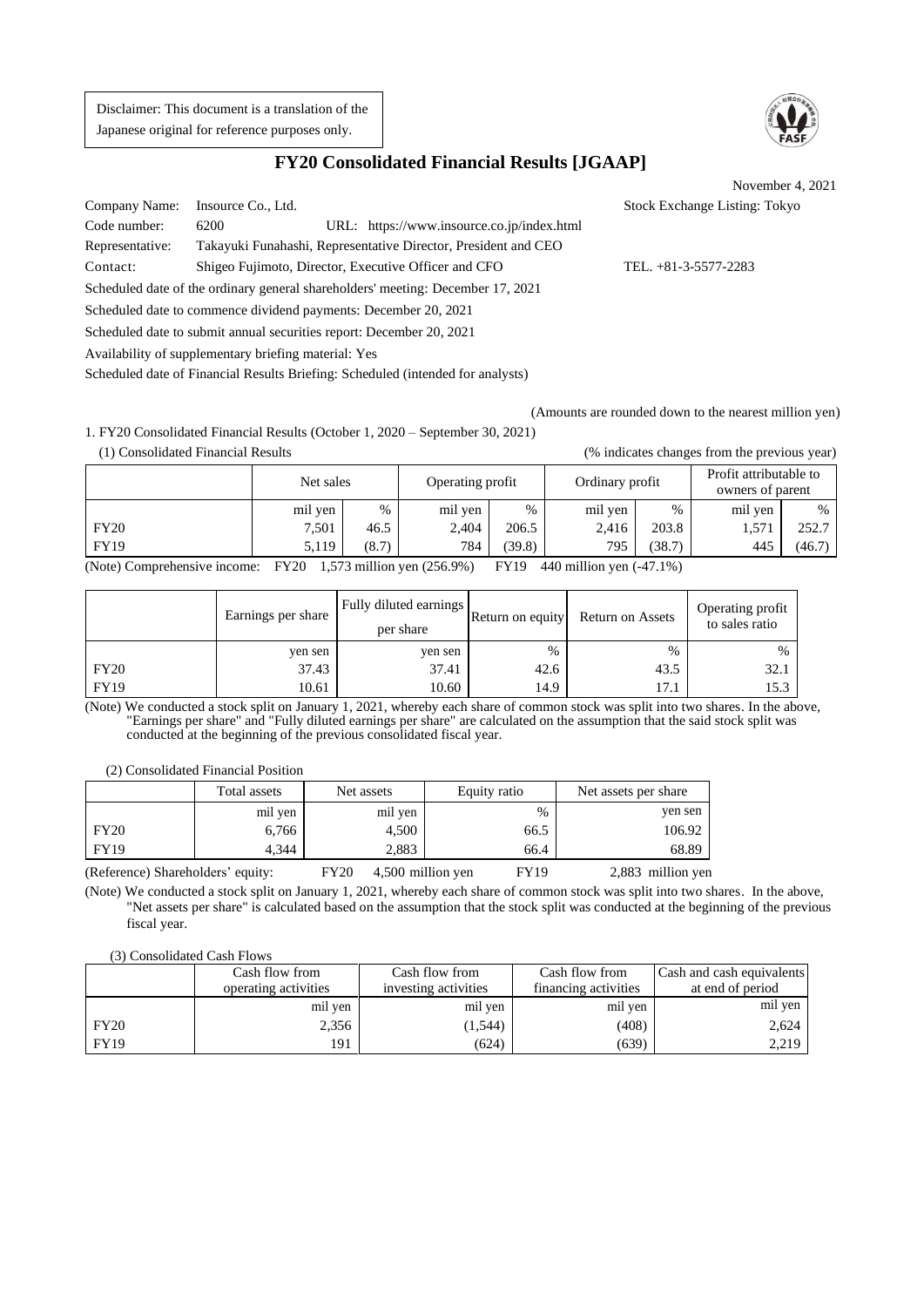## 2. Dividends

|                 | Annual cash dividends per share |                          |              |          |         | Total<br>dividend | Payout ratio   | Ratio of dividends<br>to net assets |
|-----------------|---------------------------------|--------------------------|--------------|----------|---------|-------------------|----------------|-------------------------------------|
|                 | End of<br>Q1                    | End of<br>Q <sub>2</sub> | End of<br>Q3 | Year-end | Annual  |                   | (consolidated) | (consolidated)                      |
|                 | ven sen                         | yen sen                  | ven sen      | ven sen  | ven sen | mil yen           | $\frac{0}{0}$  | $\%$                                |
| FY19 Full-year  |                                 | 0.00                     | –            | 18.50    | 18.50   | 387               | 87.2           | 13.0                                |
| FY20 Full-year  | –                               | 0.00                     | -            | 15.50    | 15.50   | 652               | 41.4           | 17.7                                |
| FY21 (forecast) |                                 | 0.00                     |              | 17.00    | 17.00   |                   | 40.9           |                                     |

(Note) We conducted a stock split on January 1, 2021, whereby each share of common stock was split into two shares, but the amount of the year-end dividend for FY19 is the actual dividend amount.

#### 3. Consolidated Financial Forecast for FY21 (October 1, 2021 – September 30, 2022)

(% indicates changes from the previous year)

|                      | Net sales |      | Operating profit |       | Ordinary profit |       | Profit attributable to<br>owners of parent |      | Earnings per share |
|----------------------|-----------|------|------------------|-------|-----------------|-------|--------------------------------------------|------|--------------------|
|                      | mil yen   | %    | mil yen          | $\%$  | mil yen         | %     | mil yen                                    | $\%$ | yen sen            |
| Q2 FY21 (Cumulative) | 4.190     | 4.0  | .230             | (2.2) | .230            | (3.4) | 830                                        | 0.8  | 19.47              |
| FY21 Full-year       | 8.900     | 18.6 | 2.600            | 8.1   | 2.600           | 7.6   | 770                                        | 12.7 | 41.53              |

\* Notes

(1) Significant changes in subsidiaries during the current fiscal year (changes in specific subsidiaries involving changes in the scope of consolidation): None

(2) Changes in accounting policies, estimates and restatements

| (i) Changes in accounting policies due to the revision of accounting standards | : None |
|--------------------------------------------------------------------------------|--------|
| (ii) Changes in accounting policies other than $(2)-(i)$                       | : None |

- (iii) Changes in accounting estimates : None
- (iv) Restatements : None
- (3) Total number of issued shares (common stocks)
	- (i) Total number of issued shares at the end of the period (including treasury shares)
	- (ii) Total number of treasury shares at the end of the period
	- (iii) Average number of shares during the period

| <b>FY20</b> | 42,621,500 shares | FY19 | 42,621,500 shares |
|-------------|-------------------|------|-------------------|
| <b>FY20</b> | 529,534 shares    | FY19 | 767,136 shares    |
| <b>FY20</b> | 41,979,548 shares | FY19 | 41,975,330 shares |

(Note) We conducted a stock split on January 1, 2021, whereby each share of common stock was split into two shares, and the above calculations are based on the assumption that the stock split was conducted at the beginning of the previous consolidated fiscal year.

\* These consolidated financial results are outside the scope of audit by certified public accountants and audit corporations.

\* Explanation for the appropriate use of financial forecasts and other special notes:

(Cautionary note on forward-looking statement)

The statements regarding forecast of financial results in this report are based on the information that is available to the Company, as well as certain assumptions that are deemed to be reasonable by management, and they are not meant to be a commitment by the Company. Therefore, there might be cases in which actual results differ materially from forecast figures due to various factors.

(How to obtain supplementary explanatory materials for financial results)

Supplementary materials for financial results are disclosed via TDnet on the same day.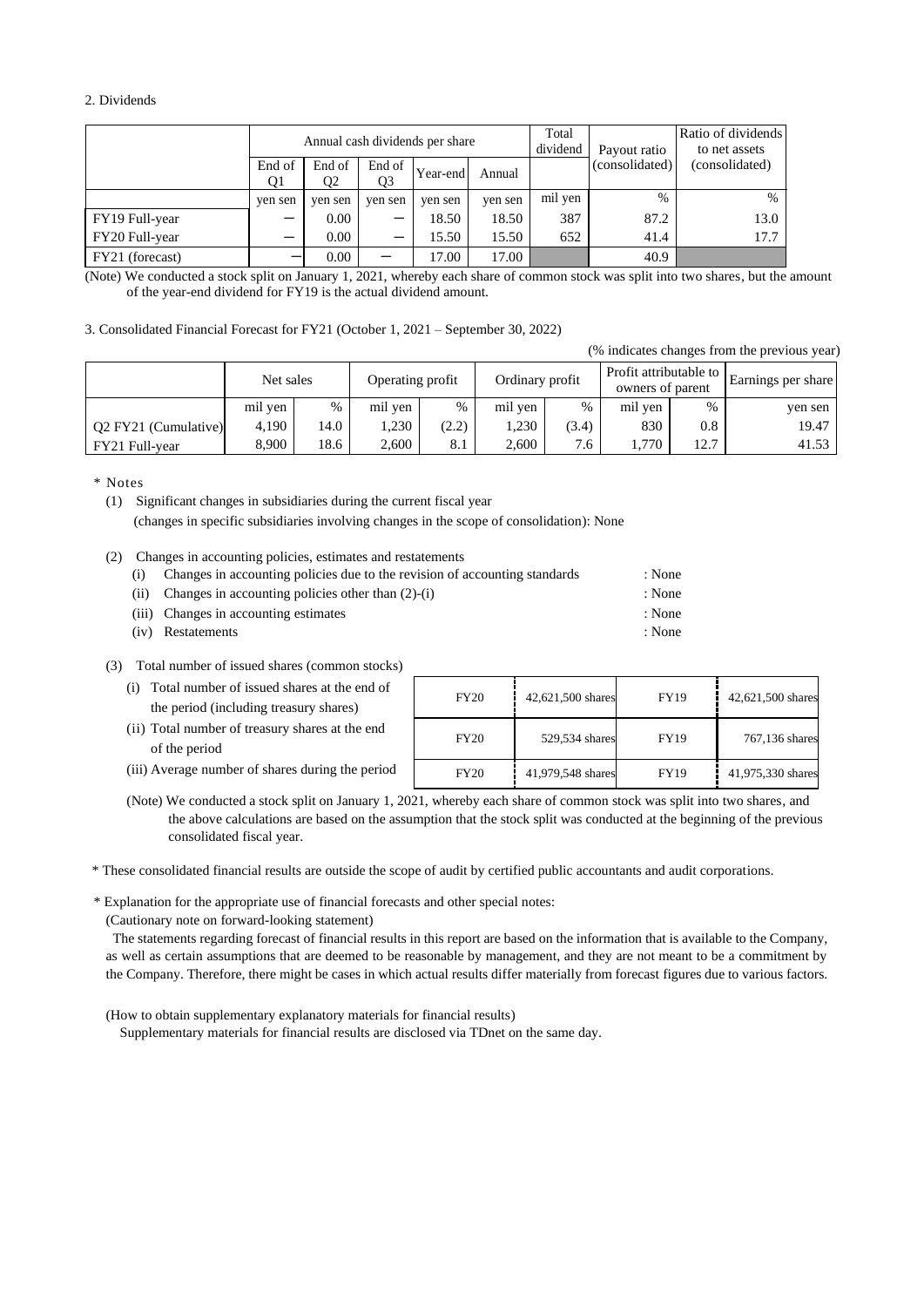# Table of Contents

| 1. |     | $\overline{2}$ |
|----|-----|----------------|
|    | (1) | 2              |
|    | (2) | 4              |
|    | (3) | 4              |
|    | (4) | 5              |
|    | (5) | 6              |
| 2. |     | 7              |
| 3. |     | 7              |
| 4. |     | 8              |
|    | (1) | 8              |
|    | (2) | 10             |
|    |     | 10             |
|    |     | 11             |
|    | (3) | 12             |
|    | (4) | 13             |
|    | (5) | 14             |
|    |     | 14             |
|    |     | 14             |
|    |     | 14             |
|    |     | 15             |
|    |     | 15             |
|    |     |                |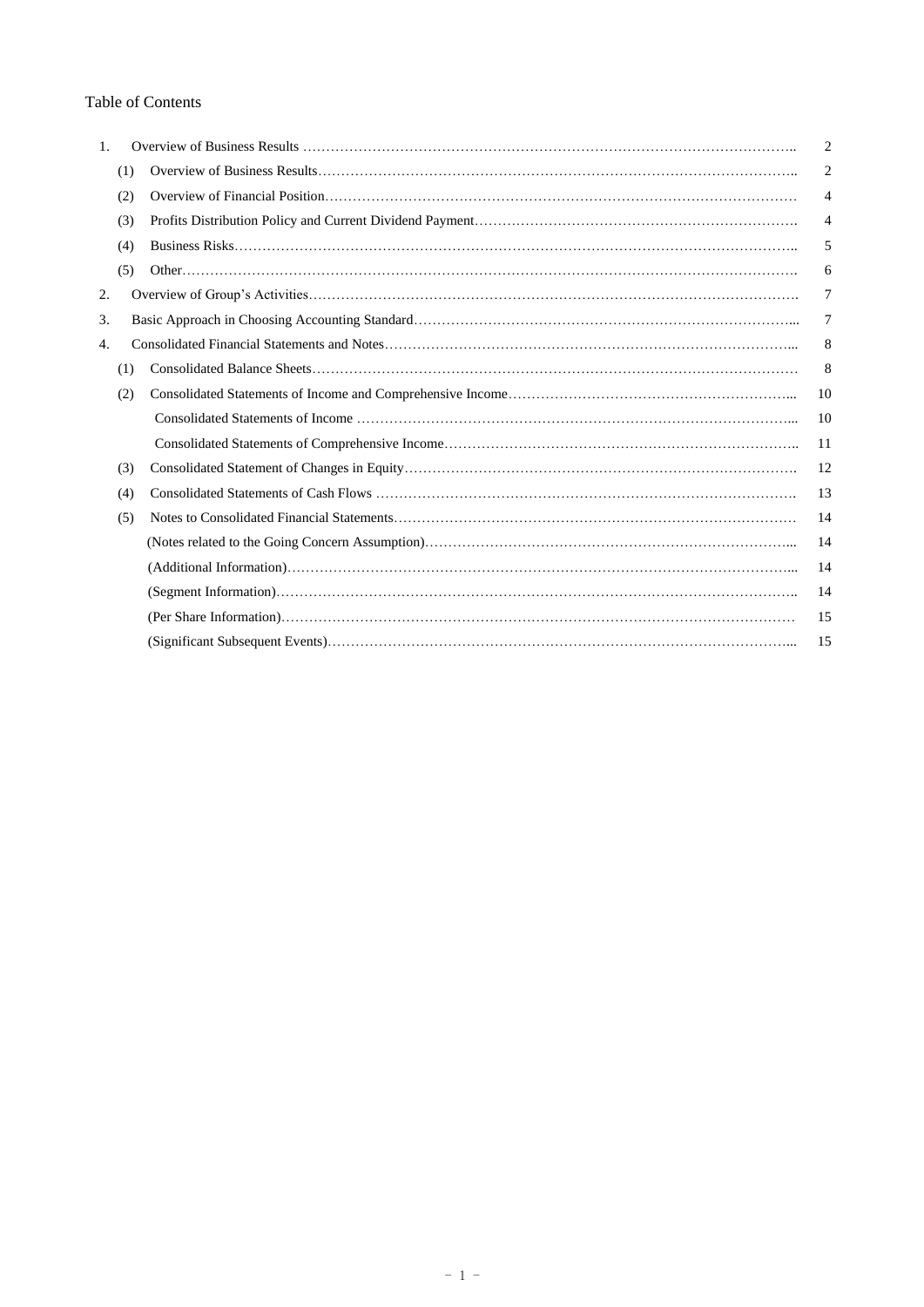### 1. Overview of Business Results

(1) Overview of Business Results for the Current Fiscal Year

(i) Business Results for the Current Fiscal Year

As the COVID-19 pandemic continues during FY20 (October 1, 2020 - September 30, 2021), the career training market is still undergoing a structural change in which organizations choose the best education method that suits their environment, such as online training and e-learning/videos, in addition to the traditional face-to-face training.

Under such background, we have enhanced non-face-to-face services including online training, LMS(\*1) "Leaf"(HR supporting system)and e-Learning/videos.

Regarding On-Site training business and Open Seminars business, we proactively developed new products for the time of COVID-19 and strengthened online trainings by establishing special online studios, "Insource Oomori Studio" (52 classrooms in total) in March 2021. Despite some postponements and cancellations of face-to-face training due to the impact of the declaration of a state of emergency in the third quarter, we still achieved a significant growth. About On-Site training business, annual times of trainings conducted increased to 14,224 (+ 24.8% YoY) (online ratio: 49.1%), while about Open Seminars, annual attendees increased to 84,448 (+44.7% YoY) (online ratio: 77.0%). And net sales of On-Site training business increased to 3,797,792 thousand yen (+ 39.4% YoY), and that of Open Seminars increased to 1,827,138 thousand yen (+ 44.2% YoY).

About IT services, "Leaf"(LMS, HR supporting system), we acquired many new large companies which led to paid organizations increase to  $412 + 164 + 66.1\%$  YoY) and total users exceed 1.75 million. Leaf 's monthly subscription fees  $(MRR(*2))$  increased steadily, and  $ARR(*3)$  grew 65.4% YoY to 516 million yen. As a result, net sales increased to 1,022,731 thousand yen  $(+ 56.0\%$  YoY).

In other businesses, the e-Learning and video e-commerce site "Video Department Store" was launched in August 2020, and we actively expanded our e-learning and video contents. Additionally, we launched an online seminar supporting business in March 2021 and a web marketing support service as we grouped Insource Marketing Design Corporation (formerly Marineroad Inc.) in July 2021. Net sales increased to 853,453 thousand yen (+ 80.7% YoY).

As for SG&A expenses, the SG&A ratio was 44.2% (down 11.6% YoY) due to the control of mid-career hiring as a measure against the COVID-19 pandemic.

As a result of the above, net sales for the current consolidated fiscal year were 7,501,115 thousand yen (+ 46.5% YoY), operating profit was 2,404,264 thousand yen (+ 206.5% YoY), ordinary profit was 2,416,638 thousand yen (+203.8% YoY), and profit attributable to owners of parent was 1,571,200 thousand yen (+ 252.7% YoY), reaching a record high.

\*1:LMS (Learning Management System): A system necessary for implementing e-learning.

\*2:MRR:Monthly Recurring Revenue

\*3:ARR:Annual Recurring Revenue. Calculated by multiplying the MRR of the last month of each term by 12.

| <b>Business</b>         | The 18th consolidated fiscal year<br>$(Oct. 1, 2019 -$<br>Sep. 30, 2020) | YoY<br>$(\%)$ | The 19th consolidated fiscal year<br>$(Oct. 1, 2020 -$<br>Sep. 30, 2021) | YoY<br>(% ) |
|-------------------------|--------------------------------------------------------------------------|---------------|--------------------------------------------------------------------------|-------------|
| <b>On-Site Training</b> | 2,724,345                                                                | 83.1          | 3,797,792                                                                | 139.4       |
| Open Seminars           | 1,267,433                                                                | 83.0          | 1,827,138                                                                | 144.2       |
| IT Service              | 655,694                                                                  | 151.9         | 1,022,731                                                                | 156.0       |
| <b>Other Businesses</b> | 472,304                                                                  | 127.7         | 853,453                                                                  | 180.7       |
| Total                   | 5,119,777                                                                | 91.3          | 7,501,115                                                                | 146.5       |

■Net sales by business for the 18th and 19th consolidated fiscal year (Unit: thousand yen)

(Note)1.Since our Group has a single business segment, which is the education service business, the information herein is presented by business category instead of segment.

2.Consumption tax is not included in the above amounts.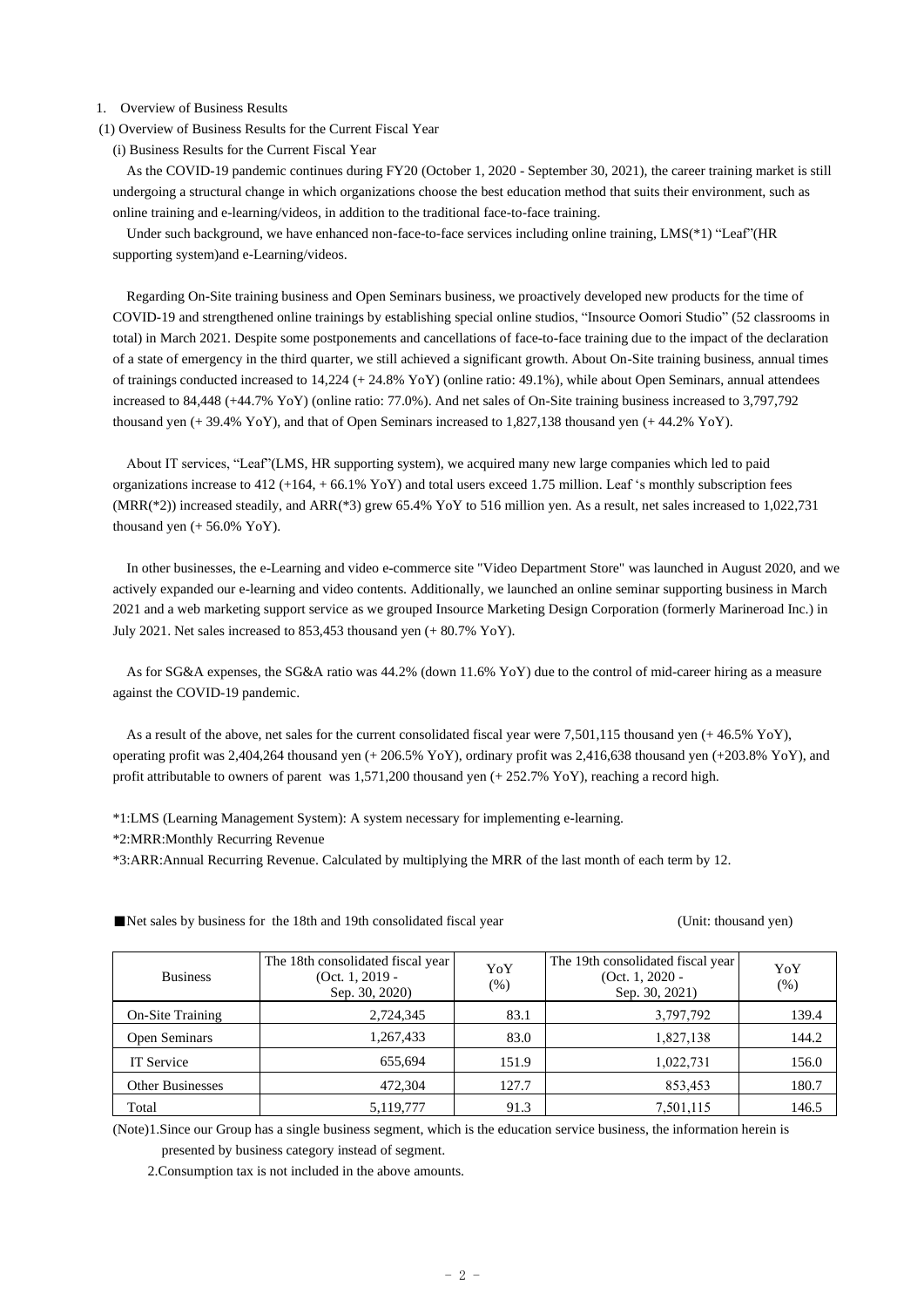### (ii) Future Outlook

In the following FY21, we assume that the impact of COVID-19 pandemic will continue, but we will keep developing diverse services to meet the needs of society by utilizing our strengths in content development, sales, and IT capabilities. Also, we will focus on acquiring new customers and increasing sales per organization by strengthening our sales and content development systems tailored to customers.

In the training business, demand for face-to-face training is expected to recover, and online trainings are expected to continue to grow as there is a solid demand due to its convenience. Therefore, the number of training conducted and attendees is expected to increase. On the other hand, in the event that a state of emergency is declared again, it's estimated that there will be a 20% decrease from the expectation in the number of On-Site training and Open Seminars. In the IT services business, we expect to see an increase in inquiries for "Leaf" from large companies. At the same time, we will strengthen sales of new versions of "Leaf Lightning(\*1)" and "Leaf Management(\*2)" and development of new functions for small and medium-sized companies, and we expect these to make further contributions to sales and profits. In the other businesses, although there will be a slowdown in the need for e-learning and video services in the COVID-19, we expect sales to grow through the strengthening of the web marketing business, consulting business etc.

As a result, for FY21, we estimate that net sales are 8,900 million yen, operating profit is 2,600 million yen, ordinary profit is 2,600 million yen, and profit attributable to owners of parent is 1,770 million yen.

- \*1 An LMS specialized in taking and managing e-learning courses, launched in October 2021.
- \*2 A system to support complex human resource management tasks, such as managing employee information, procedures for employment and retirement, and transportation expenses. To be released in spring, 2022.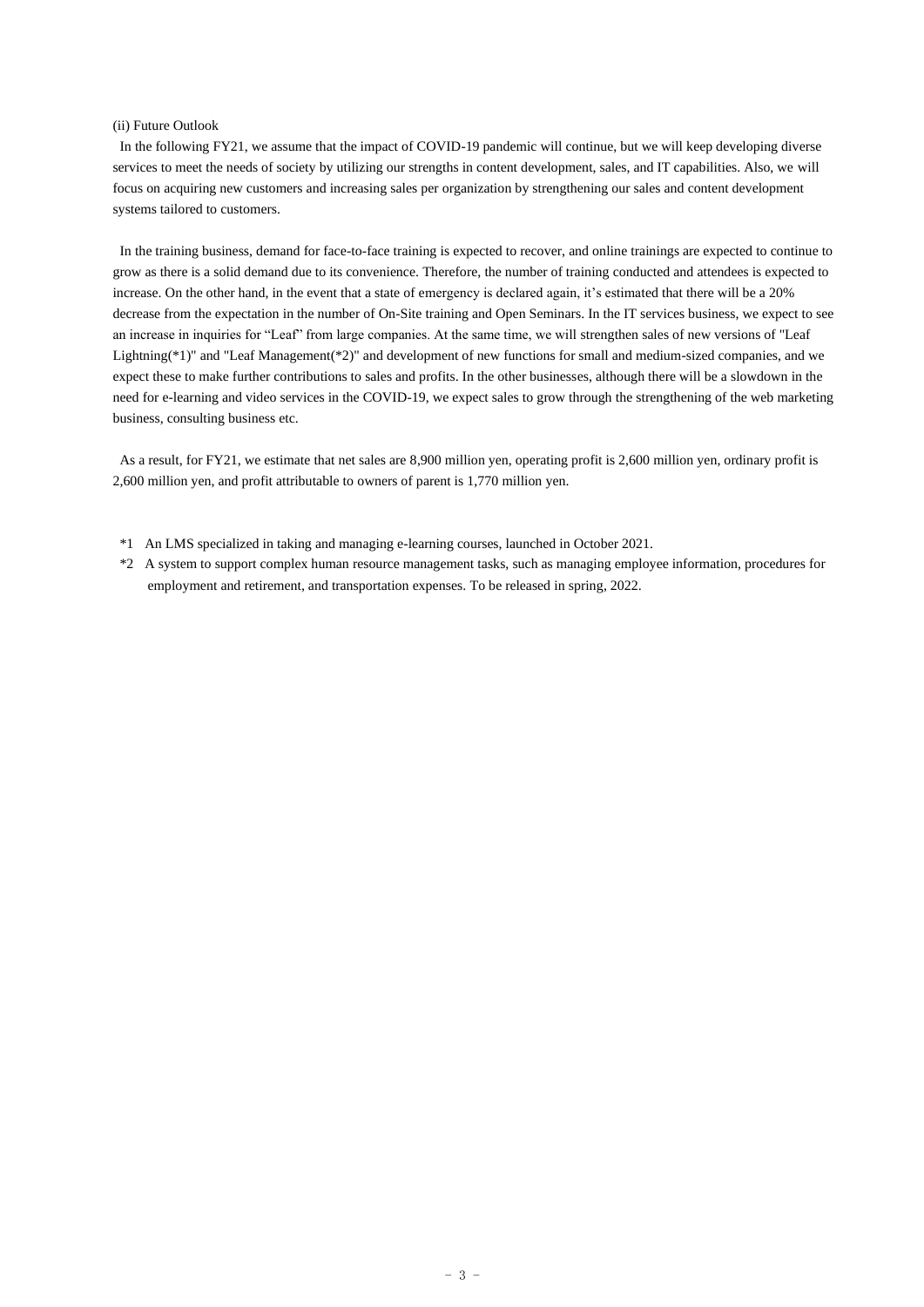## (2) Overview of Financial Position for the Current Fiscal Year

## (i) Situation of the assets, liabilities and net assets

## (Current Assets)

Current assets at the end of the current consolidated fiscal year increased by 734,451 thousand yen compared to the end of the previous consolidated fiscal year to 3,759,687 thousand yen ( up 24.3% compared to the previous consolidated fiscal year). This was mainly due to a increase of 404,242 thousand yen in cash and deposits and a increase of 154,938 thousand yen in accounts receivable.

## (Non-current assets)

Non-current assets at the end of the current consolidated fiscal year increased by 1,687,688 thousand yen compared to the end of the previous consolidated fiscal year to 3,007,017 thousand yen (up 127.9%). This was mainly due to an increase of 769,679 thousand yen in land.

## (Current liabilities)

Current liabilities at the end of the current consolidated fiscal year increased by 822,535 thousand yen compared to the end of the previous consolidated fiscal year to 2,202,311 thousand yen (up 59.6%). This was mainly due to a increase of 671,778 thousand yen in income taxes payable.

## (Non-current liabilities)

Non-current liabilities at the end of the current consolidated fiscal year decreased by 17,562 thousand yen compared to the end of the previous consolidated fiscal year to 63,969 thousand yen (down 21.5%). This was mainly due to a decrease of 22,027 thousand yen in asset retirement obligations.

## (Net assets)

Net assets at the end of the current consolidated fiscal year increased by 1,617,166 thousand yen compared to the end of the previous consolidated fiscal year to 4,500,424 thousand yen (up 56.1%). This was mainly due to an increase of 1,184,048 thousand yen in retained earnings.

## (ii) Overview of Cash Flows

Cash and cash equivalents increased by 404,242 thousand yen to 2,624,111 thousand yen at the end of the current consolidated fiscal year. The status of each cash flow and their factors at the end of the current consolidated fiscal year are as follows.

(Cash flow from operating activities)

In the current consolidated fiscal year, cash flow from operating activities resulted in a cash inflow of 2,356,950 thousand yen (a cash inflow of 191,906 thousand yen in the previous consolidated fiscal year). This was mainly due to the profit before income taxes of 2,345,987 thousand yen.

(Cash flow from investing activities)

Cash flow from investing activities for the current consolidated fiscal year resulted in a cash outflow of 1,544,804 thousand yen (a cash outflow of 624,254 thousand yen in the previous consolidated fiscal year). This was mainly due to expenditures of 1,234,726 thousand yen for the acquisition of property, plant and equipment.

(Cash flow from financing activities)

In the current consolidated fiscal year, cash flow from financing activities resulted in a cash outflow of 408,168 thousand yen (a cash outflow of 639,930 thousand yen in the previous consolidated fiscal year). This was mainly due to the payment of 387,152 thousand yen in dividends.

#### (3) Profits distribution policy and current dividend payment

Our basic policy on dividends is "Dividend payout ratio is targeted at around 40%, and we make sure that our shareholders support us for many years to come." Despite the impact of the COVID-19, we have decided to prioritize stable dividends and pay a year-end dividend of 15 yen 50 sen (payout ratio of 41.4% for ordinary dividend) as announced on October 4, 2021.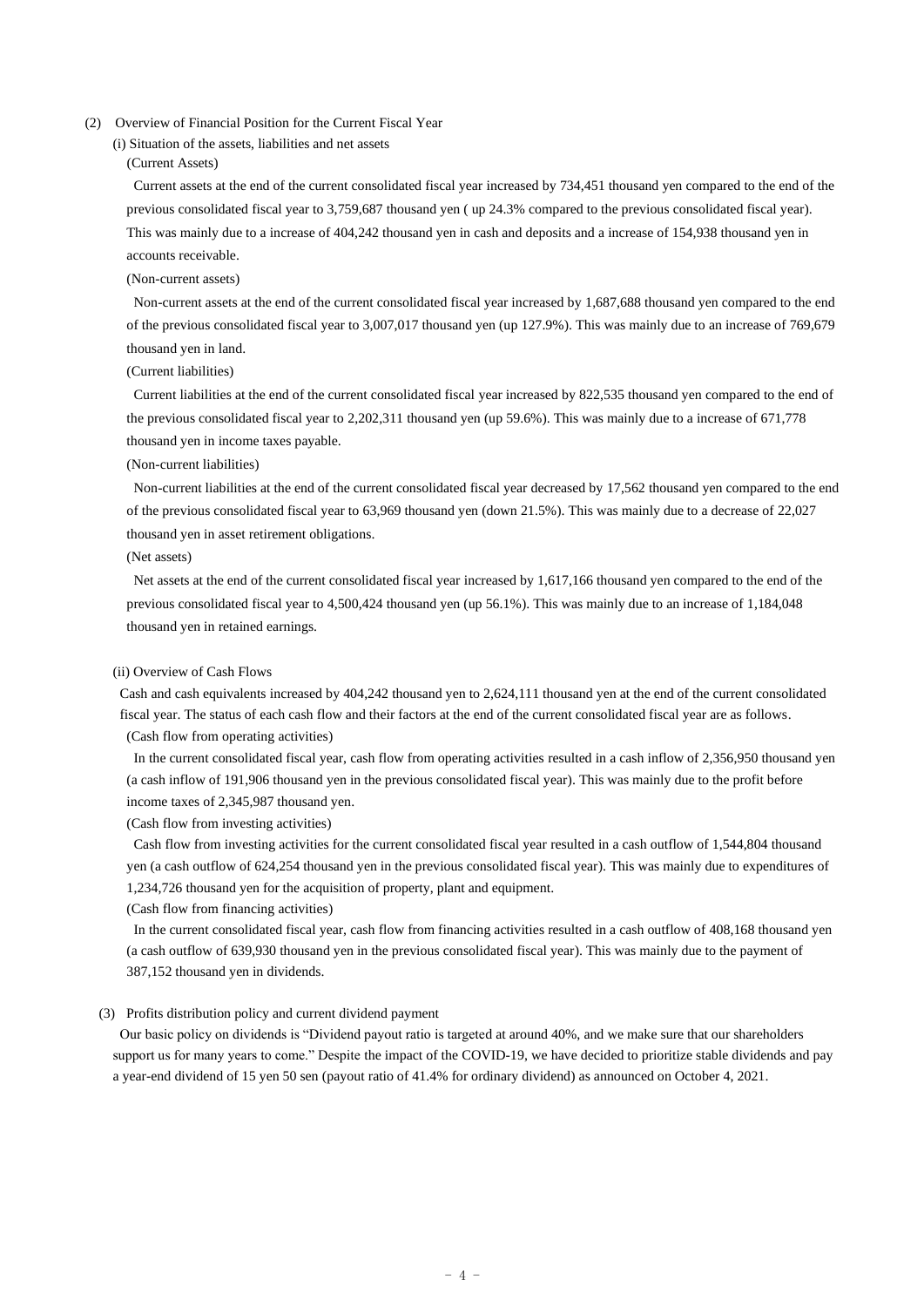## (4) Business Risks

Of the matters concerning the status of business and accounting described in this report, the followings are matters that may have a significant impact on the decisions of investors. Acknowledging the possibility of these risks, our policy is to avoid their occurrence and, if they do occur, to take measures to minimize the impact of such risks; however, we believe that investment decisions regarding our company's shares need to be made after carefully considering the following business and other risks, as well as other matters described in this section.

The forward-looking statements in this report are based on the judgment of the Group as of the date of submission of this report.

#### (i) Business environment

#### (Regarding the new coronavirus and other infectious diseases)

The Group provides online training and other non-face-to-face services, recognizing the possibility of outbreaks of specific infectious diseases such as the new coronavirus. However, the Group's business performance could be affected in the event that training is cancelled or postponed due to the spread of an infectious disease on a scale that exceeds expectations, or operations are suspended in favor of ensuring the safety of employees.

#### (ii) About the Group's business

#### (System)

### a. System Failures

The services provided by the Group and the internal operations that support these services make full use of computer and Internet technologies, and are highly dependent on telecommunications network services operated by telecommunications carriers. Therefore, in the event that communication networks or servers become unavailable due to unforeseen problems, the Group may not be able to provide its services. Such an event could result in claims for damages from customers and other parties, as well as a loss of public trust in our group, which could have a significant impact on our group's business and business performance.

#### b. Security

Although the Group has implemented security measures to protect against hackers and computer viruses, we cannot deny the possibility that important data, such as customers' personal information, could be erased or obtained illegally due to crimes such as intrusion into the server by illegal means from outside or errors by employees. In the event of such an incident, we may be subject to claims for compensation for damages, and we may lose the trust of society, which may have a significant impact on the business and business performance of our group.

c. Development system for in-house standardization

By aggressively promoting in-house standardization, the Group has been able to maintain price competitiveness by minimizing the increase in personnel costs even in the midst of business expansion. However, in the future, if the progress of system development is delayed due to difficulties in securing human resources or other reasons, the efficient promotion of inhouse standardization may be hindered, which may affect the business performance of our group.

#### (Products and services)

If the Group is unable to maintain its superiority over competitors in terms of its ability to develop a variety of new content, which has been the source of its competitiveness against other companies, or in terms of its inexpensive support services centered on the human resources & general affairs departments, the Group's business performance may be affected.

#### (Sales activities using web)

In the course of our sales activities, we are expanding our web pages in order to increase the effectiveness of sales promotion. Therefore, if the number of web page sessions decreases due to unforeseen events, the sales promotion effect of our group may decrease. If such a situation occurs, the Group's sales activities may be hindered and the Group's business performance may be affected.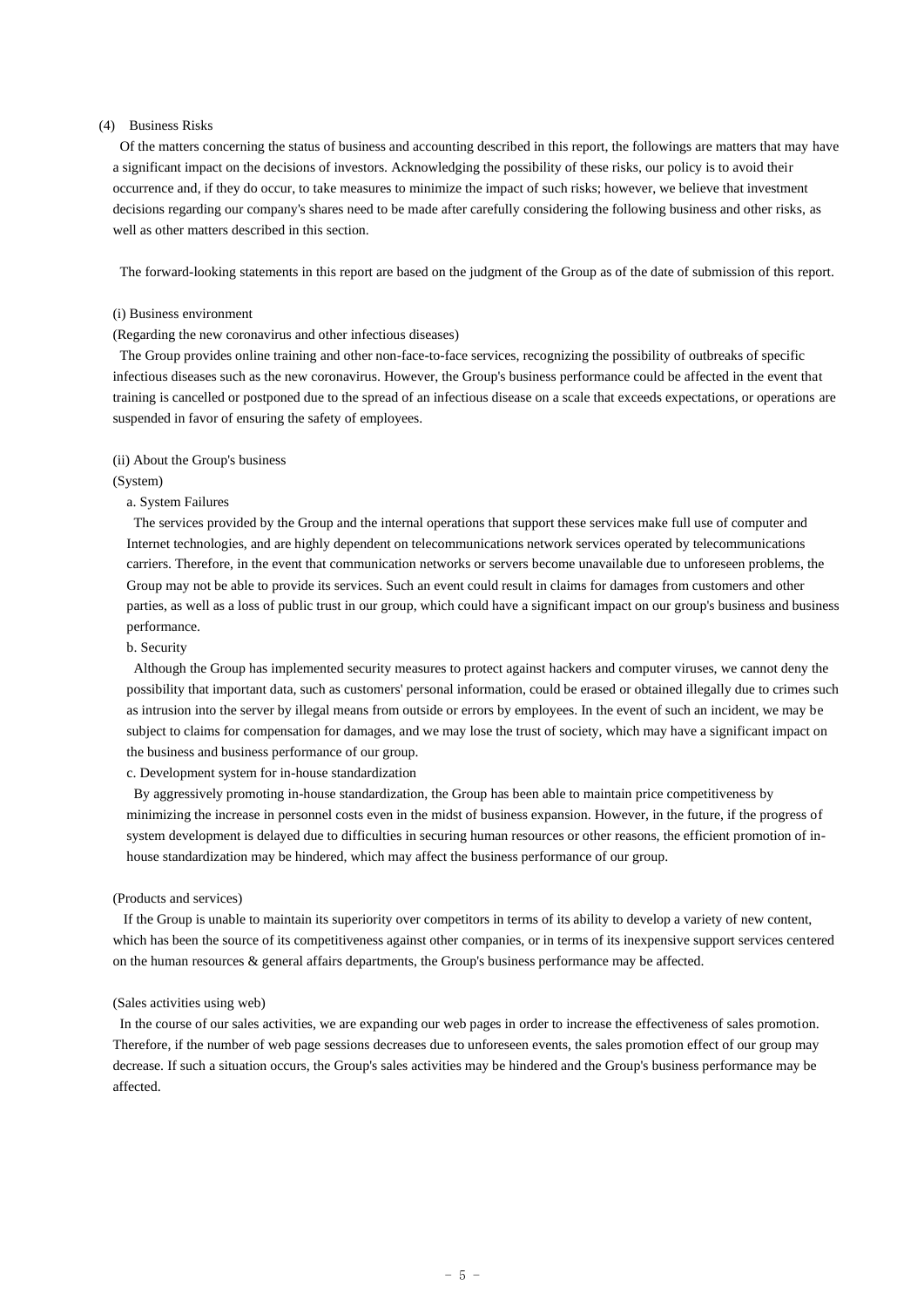## (Intellectual Property Rights)

In our Group's business, we believe that it is important to secure intellectual property such as copyrights and trademarks due to our strength in providing training with original content. However, there is a possibility that imitation of our services by malicious third parties could hinder our business development and affect our business performance.

In addition, we take the utmost care not to infringe on intellectual property rights such as copyrights and trademarks belonging to third parties, as well as portrait rights, by investigating the rights involved in the creation of original content in advance. However, in the event of infringement of intellectual property rights, portrait rights, etc. of a third party, the Group may lose social credibility and incur losses due to compensation for damages, which may affect the business performance of the Group.

#### (Securing trainers)

One of the most important factors that determine a successful training is the quality of the trainer. It is essential to secure trainers with the right skills, knowledge, and experience in order to conduct high-quality training.

However, if the Group is unable to secure such trainers under appropriate contract terms in the future, the Group's ability to conduct training may be severely hindered, which may affect the Group's business performance.

#### (Mergers and Acquisitions)

The Group believes that it is possible to complement and strengthen the Group's business by conducting M&A (acquisition of subsidiaries, transfer of business, capital participation, etc.) and actively promotes M&A. In doing so, we strive to avoid risks as much as possible by conducting detailed due diligence on the target company and its business, as well as on financial, tax, legal, labor, and other issues, and by gathering information, examining investment efficiency, and conducting other studies that we consider necessary and sufficient for decision-making.

However, if, after the M&A, problems that the Group is not aware of are revealed, or if for some reason business development does not proceed as planned, it may be necessary to write down the value of the shares of the target company or the assets to be acquired, which may affect the Group's business results.

#### (iii) Competitors

In the field of education and training for working adults, many companies have entered the market, including other training companies, consulting companies, and think tank training companies. However, in the future, if companies in fields different from the training business enter the market with business models that cause a paradigm shift in training, the Group's sales activities may be hindered and the Group's business performance may be affected.

## (5) Others

#### (i) Personal Information and Confidential Information

Due to the nature of the business operations, our group holds a large amount of personal information and confidential information of related parties, and the "Act on the Protection of Personal Information" applies to the handling of personal information by our group. For this reason, we have acquired the Privacy Mark as proof that we have established a system for appropriately handling personal information.

In the event of a security breach by a third party, hacking, or intentional or negligent misuse by an employee of personal or confidential information held by the Group, the Group may be held liable for damages to customers and other parties, and may be ordered by the authorities to improve its operations. This could have a negative impact on the Group's business, business performance, and social credibility.

## (ii) Risks of misconduct, rumors, etc. of trainers and e-learning performers

In the event that a trainer or e-learning performer causes or is involved in an accident, incident, scandal, etc., or significantly damages public reputation by spreading rumors, etc., the Group may need to take measures such as suspending the trainer's training sessions or suspending the use of e-learning, etc., in which the trainer appears. The Group's business performance may be affected. In addition, regardless of the Group's response to these incidents, if the incidents were to spread to investors, the mass media, the Internet, or society in general in a way that had a negative impact on the Group, social trust in the Group would be damaged, and the Group's business performance could be affected.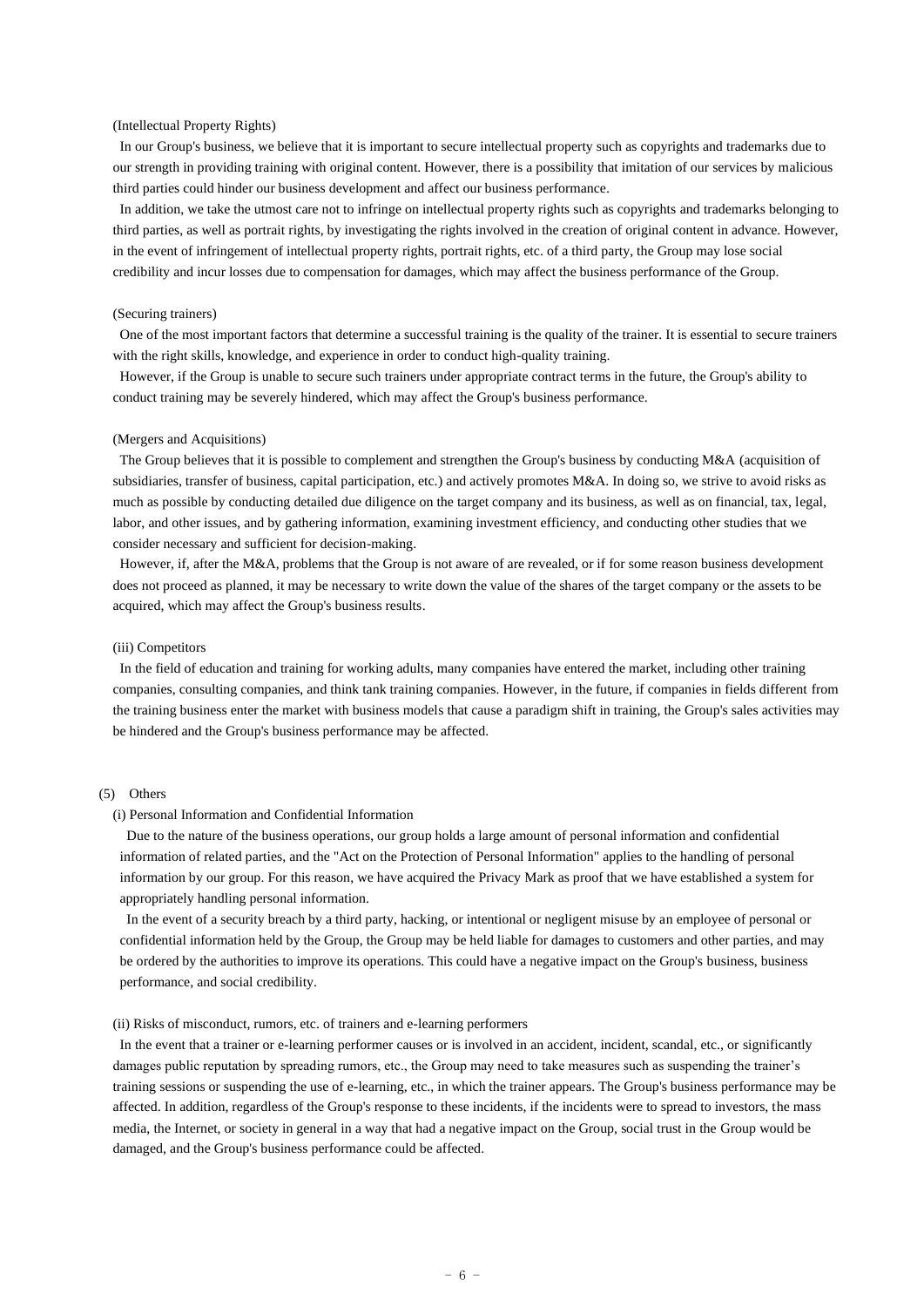## 2. Overview of Group's Activities

As of the end of the current consolidated fiscal year, the Group consists of the Company and five subsidiaries. The overview of consolidated subsidiaries is as follows;

| Name                                         | Address           | <b>Business</b>                                                                                    |
|----------------------------------------------|-------------------|----------------------------------------------------------------------------------------------------|
| Mitemo Co., Ltd                              | Chiyoda-ku, Tokyo | • Content production (e-Learning)<br>• Production of Training Materials<br>• Workshops/ Consulting |
| Rashiku Corporation                          | Chiyoda-ku, Tokyo | • Recruitment support business                                                                     |
| MIRAISOUZOU & COMPANY, Inc.                  | Chiyoda-ku, Tokyo | • Selected education and training for large<br>companies                                           |
| <b>Insource Digital Academy Corporation</b>  | Chiyoda-ku, Tokyo | • IT-related On-Site Training and Open<br>Seminars                                                 |
| <b>Insource Marketing Design Corporation</b> | Chiyoda-ku, Tokyo | • Website Promotion<br>• Homepage Creation<br>• System Development                                 |

Our Group has a single business segment, which is the education service business.

## 3. Basic Approach in Choosing Accounting Standard

Since most of the Group's stakeholders are domestic shareholders, creditors, business partners, etc., and there is little need to raise funds from overseas, the Group applies Japanese GAAP for accounting standards.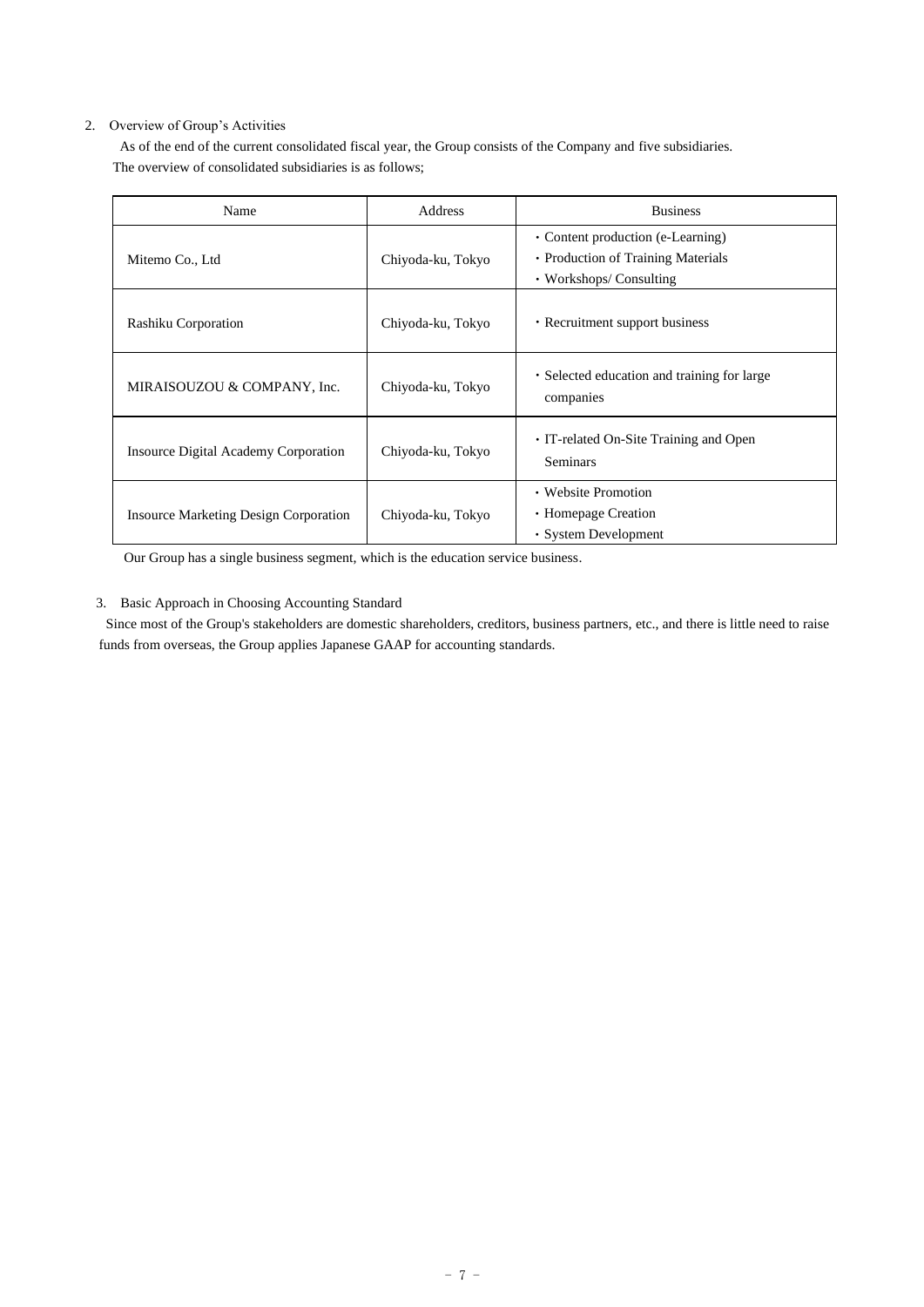# 4. Consolidated Financial Statements and Notes

(1) Consolidated Balance Sheets

|                                     |                                      | (Unit: thousand yen)                 |
|-------------------------------------|--------------------------------------|--------------------------------------|
|                                     | <b>FY19</b><br>(As of Sep. 30, 2020) | <b>FY20</b><br>(As of Sep. 30, 2021) |
| Assets                              |                                      |                                      |
| <b>Current</b> assets               |                                      |                                      |
| Cash and deposits                   | 2,219,868                            | 2,624,111                            |
| Accounts receivable - trade         | 684,631                              | 882,846                              |
| Merchandise                         | 7,966                                | 9,000                                |
| Work in process                     | 16,610                               | 41,853                               |
| Prepaid expenses                    | 30,333                               | 171,681                              |
| Other                               | 67,309                               | 32,189                               |
| Allowance for doubtful accounts     | (1, 484)                             | (1,994)                              |
| Total current assets                | 3,025,236                            | 3,759,687                            |
| Non-current assets                  |                                      |                                      |
| Property, plant and equipment       |                                      |                                      |
| <b>Buildings</b>                    | 389,415                              | 601,090                              |
| Accumulated depreciation            | (91, 488)                            | (100, 687)                           |
| Buildings, net                      | 297,926                              | 500,403                              |
| Tools, furniture and fixtures       | 57,278                               | 65,195                               |
| Accumulated depreciation            | (40, 012)                            | (47, 738)                            |
| Tools, furniture and fixtures, net  | 17,266                               | 17,456                               |
| Land                                | 409,978                              | 1,179,658                            |
| Construction in progress            |                                      | 182,160                              |
| Total property, plant and equipment | 725,171                              | 1,879,678                            |
| Intangible assets                   |                                      |                                      |
| Leasehold interests in land         |                                      | 305,984                              |
| Goodwill                            | 25,333                               | 53,120                               |
| Software                            | 98,813                               | 92,624                               |
| Other                               | 12,998                               | 951                                  |
| Total intangible assets             | 137,145                              | 452,680                              |
| Investments and other assets        |                                      |                                      |
| Investment securities               | 122,821                              | 82,465                               |
| Long-term prepaid expenses          |                                      | 211,052                              |
| Leasehold and guarantee deposits    | 195,856                              | 163,820                              |
| Deferred tax assets                 | 137,260                              | 216,365                              |
| Other                               | 1,073                                | 954                                  |
| Total investments and other assets  | 457,011                              | 674,658                              |
| Total non-current assets            | 1,319,328                            | 3,007,017                            |
| <b>Total assets</b>                 | 4,344,564                            | 6,766,705                            |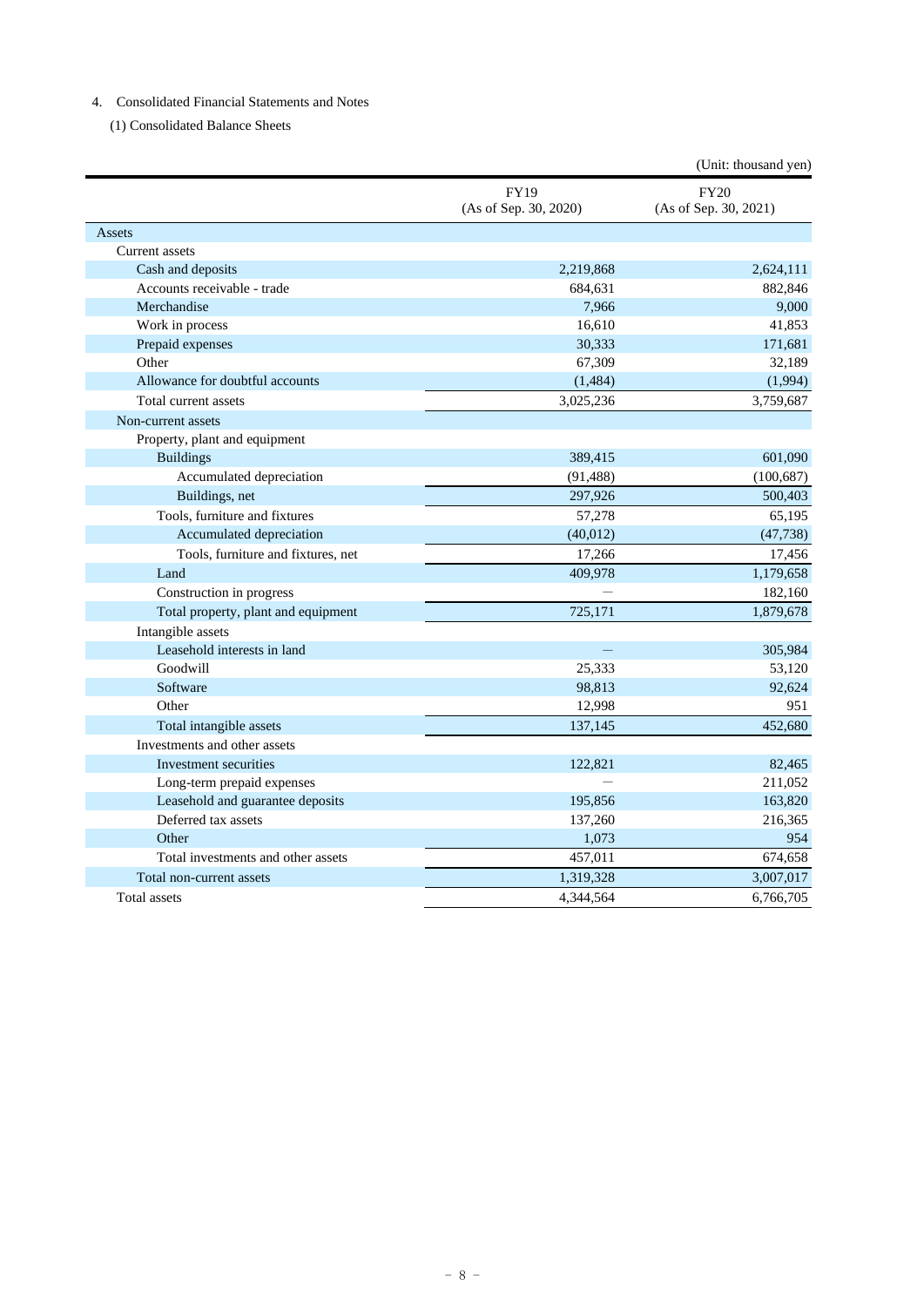|                                                          |                                      | (Unit: thousand yen)                 |
|----------------------------------------------------------|--------------------------------------|--------------------------------------|
|                                                          | <b>FY19</b><br>(As of Sep. 30, 2020) | <b>FY20</b><br>(As of Sep. 30, 2021) |
| Liabilities                                              |                                      |                                      |
| <b>Current liabilities</b>                               |                                      |                                      |
| Accounts payable - trade                                 | 88,250                               | 114,029                              |
| Accounts payable - other                                 | 467,434                              | 399,621                              |
| Income taxes payable                                     | 87,095                               | 758,874                              |
| Accrued consumption taxes                                | 69,396                               | 261,213                              |
| Advances received                                        | 595,950                              | 599,026                              |
| Deposits received                                        | 58,259                               | 53,138                               |
| Other                                                    | 13,388                               | 16,405                               |
| Total current liabilities                                | 1,379,775                            | 2,202,311                            |
| Non-current liabilities                                  |                                      |                                      |
| Asset retirement obligations                             | 81,531                               | 59,504                               |
| Other                                                    |                                      | 4,465                                |
| Total non-current liabilities                            | 81,531                               | 63,969                               |
| <b>Total liabilities</b>                                 | 1,461,307                            | 2,266,280                            |
| Net assets                                               |                                      |                                      |
| Shareholders' equity                                     |                                      |                                      |
| Share capital                                            | 800,623                              | 800,623                              |
| Capital surplus                                          | 641,793                              | 854,983                              |
| Retained earnings                                        | 2,129,879                            | 3,313,927                            |
| Treasury shares                                          | (689, 856)                           | (472, 612)                           |
| Total shareholders' equity                               | 2,882,439                            | 4,496,921                            |
| Accumulated other comprehensive income                   |                                      |                                      |
| Valuation difference on available-for-sale<br>securities | 817                                  | 3,503                                |
| Total accumulated other comprehensive income             | 817                                  | 3,503                                |
| Total net assets                                         | 2,883,257                            | 4,500,424                            |
| Total liabilities and net assets                         | 4,344,564                            | 6,766,705                            |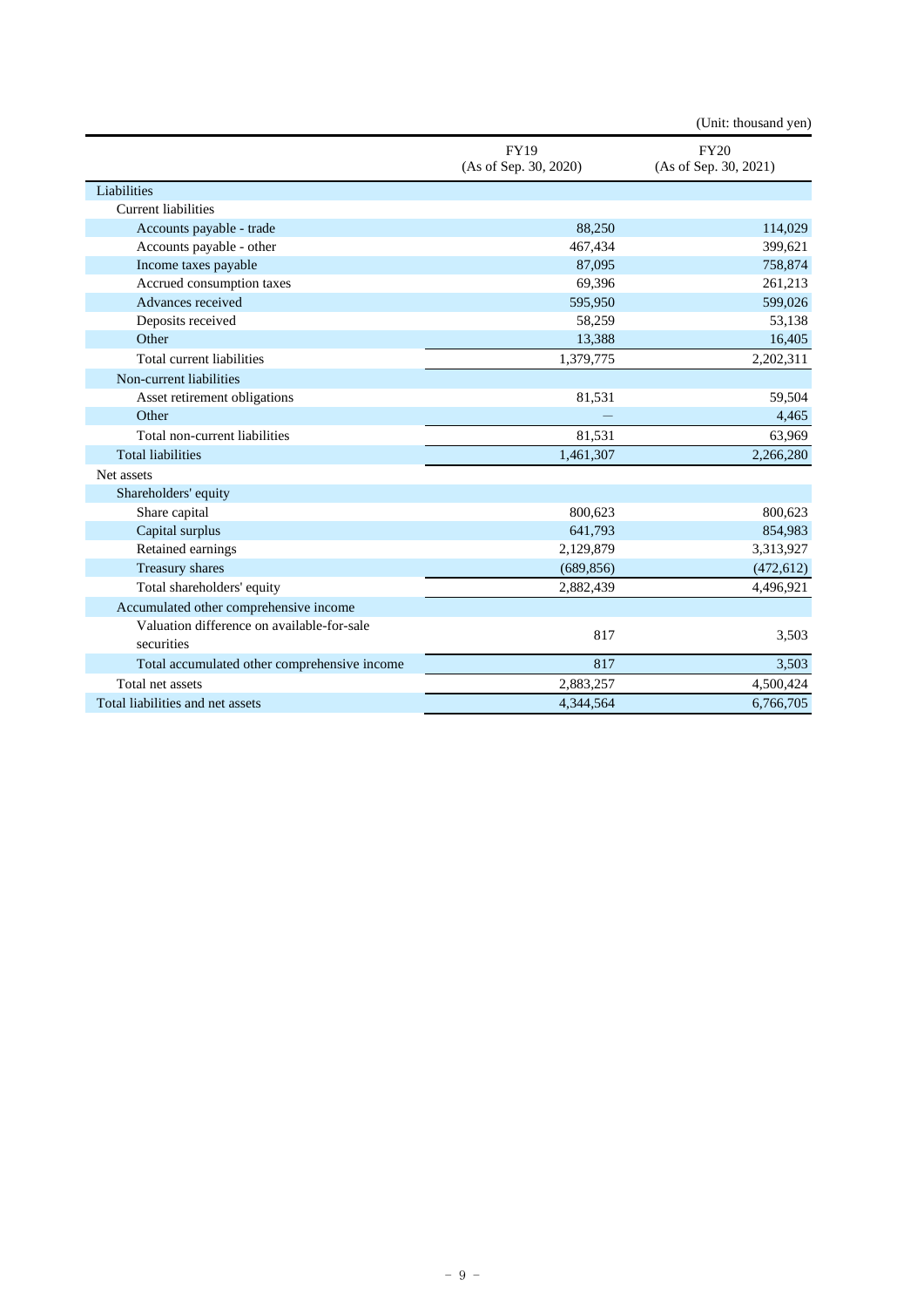## (2) Consolidated Statements of Income and Comprehensive Income

(Consolidated Statements of Income)

|                                                                |                                                | (Unit: thousand yen)                           |
|----------------------------------------------------------------|------------------------------------------------|------------------------------------------------|
|                                                                | <b>FY19</b><br>(Oct. 1,2019-<br>Sep. 30, 2020) | <b>FY20</b><br>(Oct. 1,2020-<br>Sep. 30, 2021) |
| Net sales                                                      | 5,119,777                                      | 7,501,115                                      |
| Cost of sales                                                  | 1,475,896                                      | 1,779,586                                      |
| Gross profit                                                   | 3,643,880                                      | 5,721,528                                      |
| Selling, general and administrative expenses                   | 2,859,521                                      | 3,317,264                                      |
| Operating profit                                               | 784,359                                        | 2,404,264                                      |
| Non-operating income                                           |                                                |                                                |
| Interest income                                                | 511                                            | 518                                            |
| Dividend income                                                | 372                                            | 275                                            |
| Subsidies for employment adjustment                            | 2,420                                          | 12,850                                         |
| Subsidy income                                                 | 13.224                                         | 3.216                                          |
| Foreign exchange gains                                         |                                                | 264                                            |
| Other                                                          | 2,553                                          | 4,377                                          |
| Total non-operating income                                     | 19,082                                         | 21,504                                         |
| Non-operating expenses                                         |                                                |                                                |
| Interest expenses                                              |                                                | 661                                            |
| Foreign exchange losses                                        | 60                                             |                                                |
| Share of loss of entities accounted for using equity<br>method | 6,987                                          |                                                |
| Commission for purchase of treasury shares                     | 853                                            |                                                |
| Loss on extinguishment of stock-based compensation             |                                                |                                                |
| expenses                                                       |                                                | 8,324                                          |
| Other                                                          |                                                | 143                                            |
| Total non-operating expenses                                   | 7,901                                          | 9,130                                          |
| Ordinary profit                                                | 795,540                                        | 2,416,638                                      |
| Extraordinary income                                           |                                                |                                                |
| Gain on redemption of investment securities                    | ÷.                                             | 1,222                                          |
| Total extraordinary income                                     |                                                | 1,222                                          |
| <b>Extraordinary losses</b>                                    |                                                |                                                |
| Loss on valuation of investment securities                     | 85,024                                         | 50,859                                         |
| Loss on retirement of non-current assets                       |                                                | 387                                            |
| <b>Impairment</b> losses                                       |                                                | 20,626                                         |
| Total extraordinary losses                                     | 85,024                                         | 71,873                                         |
| Profit before income taxes                                     | 710,515                                        | 2,345,987                                      |
| Income taxes - current                                         | 270,180                                        | 855,077                                        |
| Income taxes - deferred                                        | (5,116)                                        | (80,290)                                       |
| Total income taxes                                             | 265,063                                        | 774,786                                        |
| Profit                                                         | 445,452                                        | 1,571,200                                      |
| Profit attributable to owners of parent                        | 445,452                                        | 1,571,200                                      |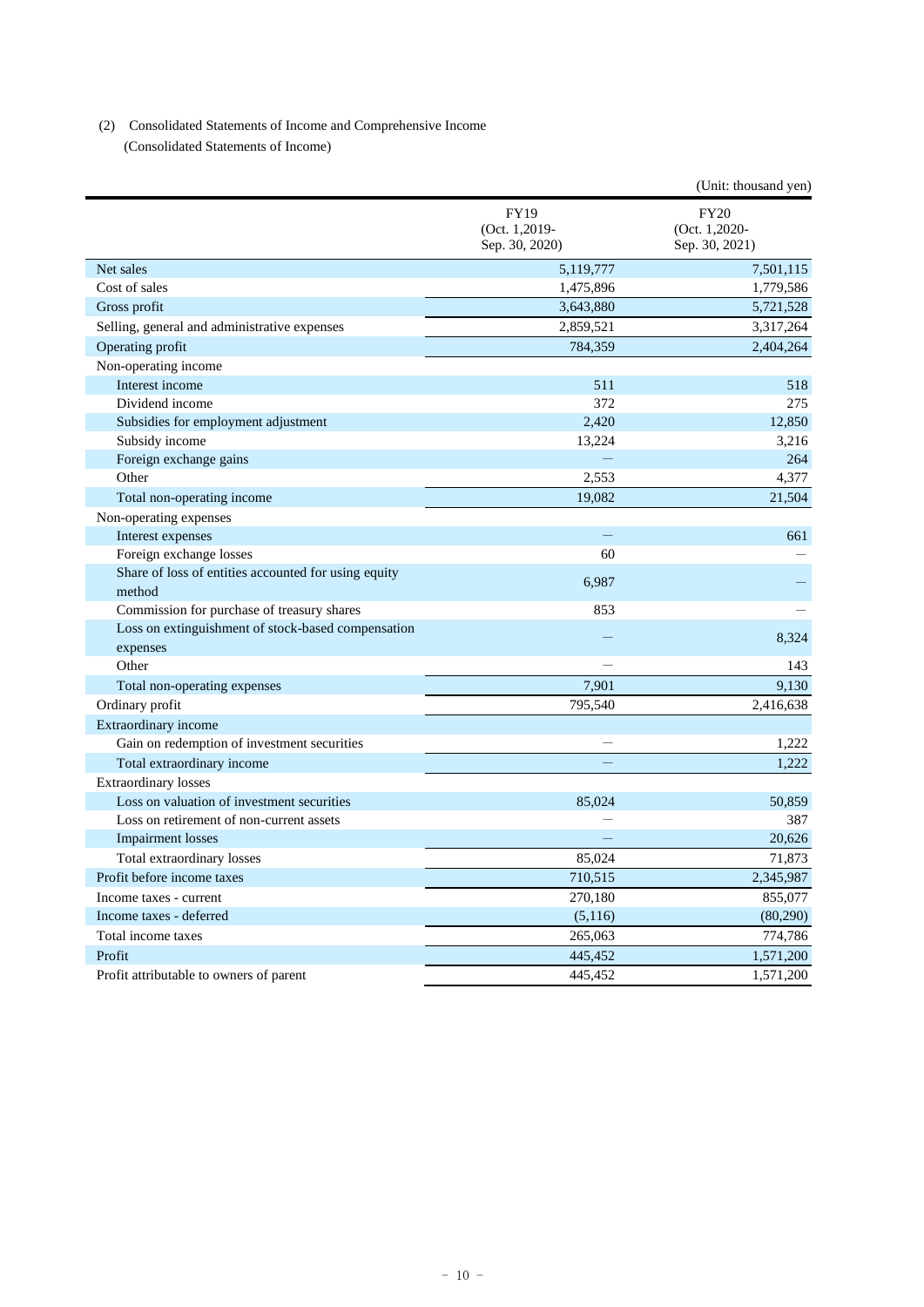# (Consolidated Statements of Comprehensive Income)

|                                                                   |                                               | (Unit: thousand yen)                            |
|-------------------------------------------------------------------|-----------------------------------------------|-------------------------------------------------|
|                                                                   | <b>FY19</b><br>(Oct. 1,2019-<br>Sep 30, 2020) | <b>FY20</b><br>(Oct $1,2020$ -<br>Sep 30, 2021) |
| Profit                                                            | 445,452                                       | 1,571,200                                       |
| Other comprehensive income                                        |                                               |                                                 |
| Valuation difference on available-for-sale securities             | (4,525)                                       | 2,685                                           |
| Total other comprehensive income                                  | (4,525)                                       | 2,685                                           |
| Comprehensive income                                              | 440,926                                       | 1,573,886                                       |
| Comprehensive income attributable to                              |                                               |                                                 |
| Comprehensive income attributable to owners of<br>parent          | 440,926                                       | 1,573,886                                       |
| Comprehensive income attributable to non-controlling<br>interests |                                               |                                                 |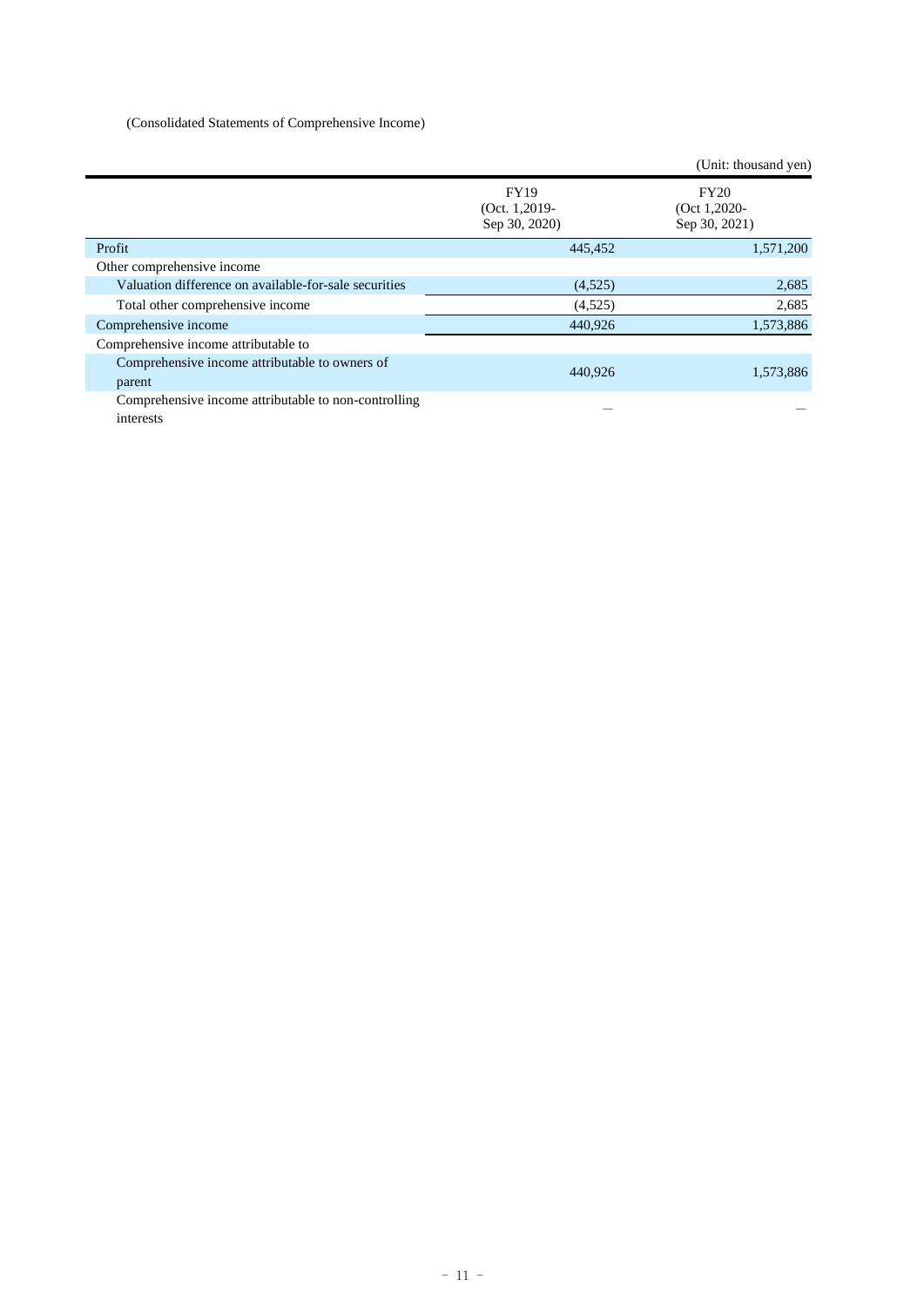# (3) Consolidated Statement of Changes in Equity

# FY19 (October 1,2019 to September 30, 2020)

| (Unit: thousand yen)                                       |                      |                    |                      |                                           |                                  |                                                                 |                                                           |                       |                     |
|------------------------------------------------------------|----------------------|--------------------|----------------------|-------------------------------------------|----------------------------------|-----------------------------------------------------------------|-----------------------------------------------------------|-----------------------|---------------------|
|                                                            | Shareholders' equity |                    |                      | Accumulated other<br>comprehensive income |                                  | Share                                                           |                                                           |                       |                     |
|                                                            | Share capital        | Capital<br>surplus | Retained<br>earnings | Treasury<br>shares                        | Total<br>shareholders'<br>equity | Valuation<br>difference on<br>available-for-<br>sale securities | Total<br>accumulated<br>other<br>comprehensiv<br>e income | acquisition<br>rights | Total net<br>assets |
| Balance at beginning of<br>period                          | 800,623              | 641,793            | 2,038,809            | (405, 161)                                | 3,076,065                        | 5,343                                                           | 5,343                                                     | 984                   | 3,082,393           |
| Changes during period                                      |                      |                    |                      |                                           |                                  |                                                                 |                                                           |                       |                     |
| Dividends of surplus                                       |                      |                    | (336, 237)           |                                           | (336, 237)                       |                                                                 |                                                           |                       | (336, 237)          |
| Profit attributable to<br>owners of parent                 |                      |                    | 445,452              |                                           | 445,452                          |                                                                 |                                                           |                       | 445,452             |
| Purchase of treasury<br>shares                             |                      |                    |                      | (304, 246)                                | (304, 246)                       |                                                                 |                                                           |                       | (304, 246)          |
| Disposal of treasury<br>shares                             |                      |                    | (18, 144)            | 19,551                                    | 1,406                            |                                                                 |                                                           |                       | 1,406               |
| Net changes in items<br>other than shareholders'<br>equity |                      |                    |                      |                                           |                                  | (4,525)                                                         | (4,525)                                                   | (984)                 | (5,510)             |
| Total changes during<br>period                             |                      | $\qquad \qquad -$  | 91,069               | (284, 695)                                | (193, 625)                       | (4,525)                                                         | (4,525)                                                   | (984)                 | (199, 135)          |
| Balance at end of period                                   | 800,623              | 641,793            | 2,129,879            | (689, 856)                                | 2,882,439                        | 817                                                             | 817                                                       |                       | 2,883,257           |

# FY20 (October 1,2020 to September 30, 2021)

| (Unit: thousand yen)                                       |                      |                    |                      |                                           |                                  |                                                                 |                                                           |                                  |                     |
|------------------------------------------------------------|----------------------|--------------------|----------------------|-------------------------------------------|----------------------------------|-----------------------------------------------------------------|-----------------------------------------------------------|----------------------------------|---------------------|
|                                                            | Shareholders' equity |                    |                      | Accumulated other<br>comprehensive income |                                  | Share                                                           |                                                           |                                  |                     |
|                                                            | Share capital        | Capital<br>surplus | Retained<br>earnings | Treasury<br>shares                        | Total<br>shareholders'<br>equity | Valuation<br>difference on<br>available-for-<br>sale securities | Total<br>accumulated<br>other<br>comprehensiv<br>e income | acquisition<br>rights            | Total net<br>assets |
| Balance at beginning of<br>period                          | 800,623              | 641,793            | 2,129,879            | (689, 856)                                | 2,882,439                        | 817                                                             | 817                                                       | $\overbrace{\phantom{12322111}}$ | 2,883,257           |
| Changes during period                                      |                      |                    |                      |                                           |                                  |                                                                 |                                                           |                                  |                     |
| Dividends of surplus                                       |                      |                    | (387, 152)           |                                           | (387, 152)                       |                                                                 |                                                           |                                  | (387, 152)          |
| Profit attributable to<br>owners of parent                 |                      |                    | 1,571,200            |                                           | 1,571,200                        |                                                                 |                                                           |                                  | 1,571,200           |
| Purchase of treasury<br>shares                             |                      |                    |                      | (934)                                     | (934)                            |                                                                 |                                                           |                                  | (934)               |
| Disposal of treasury<br>shares                             |                      | 213,189            |                      | 218,177                                   | 431,367                          |                                                                 |                                                           |                                  | 431,367             |
| Net changes in items<br>other than shareholders'<br>equity |                      |                    |                      |                                           |                                  | 2,685                                                           | 2,685                                                     | -                                | 2,685               |
| Total changes during<br>period                             | -                    | 213,189            | 1,184,048            | 217,243                                   | 1,614,481                        | 2,685                                                           | 2,685                                                     | $\qquad \qquad -$                | 1,617,166           |
| Balance at end of period                                   | 800,623              | 854,983            | 3,313,927            | (472, 612)                                | 4,496,921                        | 3,503                                                           | 3,503                                                     |                                  | 4,500,424           |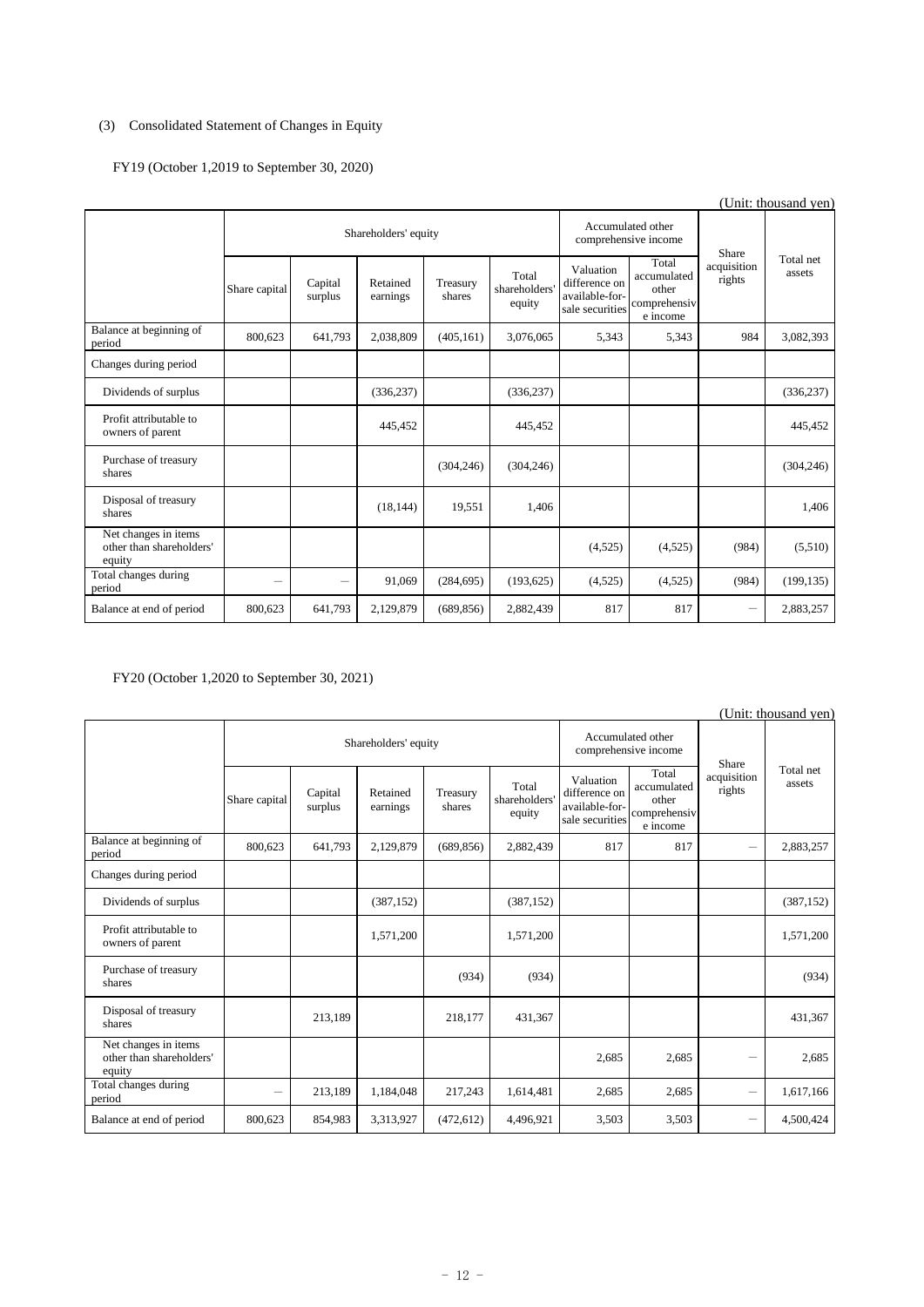## (4) Consolidated Statements of Cash Flows

|                                                                         |                                         | (Unit: thousand yen)                    |
|-------------------------------------------------------------------------|-----------------------------------------|-----------------------------------------|
|                                                                         | Fiscal year ended<br>September 30, 2020 | Fiscal year ended<br>September 30, 2021 |
| Cash flows from operating activities                                    |                                         |                                         |
| Profit before income taxes                                              | 710,515                                 | 2,345,987                               |
| Depreciation                                                            | 100,389                                 | 124,750                                 |
| Amortization of goodwill                                                | 9,212                                   | 11,159                                  |
| Share-based payment expenses                                            |                                         | 70,350                                  |
| <b>Impairment</b> losses                                                |                                         | 20,626                                  |
| Loss on retirement of non-current assets                                |                                         | 387                                     |
| Loss (gain) on valuation of investment securities                       | 85,024                                  | 50,859                                  |
| Loss (gain) on redemption of investment securities                      |                                         | (1,222)                                 |
| Increase (decrease) in allowance for doubtful accounts                  | (181)                                   | 510                                     |
| Interest and dividend income                                            | (884)                                   | (794)                                   |
| Share of loss (profit) of entities accounted for using<br>equity method | 6,987                                   |                                         |
| Foreign exchange losses (gains)                                         | 60                                      | (264)                                   |
| Decrease (increase) in trade receivables                                | 44,662                                  | (185, 557)                              |
| Decrease (increase) in inventories                                      | (7, 364)                                | (24, 471)                               |
| Increase (decrease) in trade payables                                   | (42, 953)                               | 24,328                                  |
| Other, net                                                              | (33,711)                                | 76,370                                  |
| Subtotal                                                                | 871,758                                 | 2,513,019                               |
| Interest and dividends received                                         | 884                                     | 794                                     |
| Interest paid                                                           |                                         | (661)                                   |
| Income taxes paid                                                       | (680, 736)                              | (156,202)                               |
| Net cash provided by (used in) operating activities                     | 191,906                                 | 2,356,950                               |
| Cash flows from investing activities                                    |                                         |                                         |
| Purchase of investment securities                                       | (48,500)                                | (50, 123)                               |
| Proceeds from sale and redemption of investment                         |                                         |                                         |
| securities                                                              | 3                                       | 21,945                                  |
| Purchase of property, plant and equipment                               | (559, 495)                              | (1,234,726)                             |
| Purchase of intangible assets                                           | (22, 565)                               | (305, 984)                              |
| Purchase of shares of subsidiaries resulting in change                  |                                         |                                         |
| in scope of consolidation                                               |                                         | (6, 438)                                |
| Proceeds from sale of shares of subsidiaries and                        |                                         |                                         |
| associates                                                              |                                         | 22,768                                  |
| Payments of leasehold and guarantee deposits                            | (13,957)                                | (26, 728)                               |
| Proceeds from refund of leasehold and guarantee                         |                                         |                                         |
| deposits                                                                | 38,618                                  | 60,142                                  |
| Loan advances                                                           | (8,366)                                 | (410)                                   |
| Proceeds from collection of loans receivable                            | 528                                     | 8,146                                   |
| Other, net                                                              | (10,519)                                | (33, 394)                               |
| Net cash provided by (used in) investing activities                     | (624, 254)                              | (1,544,804)                             |
| Cash flows from financing activities                                    |                                         |                                         |
| Increase (decrease) in short-term borrowings                            |                                         |                                         |
|                                                                         |                                         | 2,340                                   |
| Proceeds from long-term borrowings                                      |                                         | 4,660                                   |
| Repayments of long-term borrowings                                      |                                         | (28,019)                                |
| Purchase of treasury shares                                             | (305,099)                               | (934)                                   |
| Proceeds from disposal of treasury shares                               | 1,406                                   | 937                                     |
| Dividends paid                                                          | (336, 237)                              | (387, 152)                              |
| Net cash provided by (used in) financing activities                     | (639,930)                               | (408, 168)                              |
| Effect of exchange rate change on cash and cash                         | (60)                                    | 264                                     |
| equivalents                                                             |                                         |                                         |
| Net increase (decrease) in cash and cash equivalents                    | (1,072,339)                             | 404,242                                 |
| Cash and cash equivalents at beginning of period                        | 3,292,208                               | 2,219,868                               |
| Cash and cash equivalents at end of period                              | 2,219,868                               | 2,624,111                               |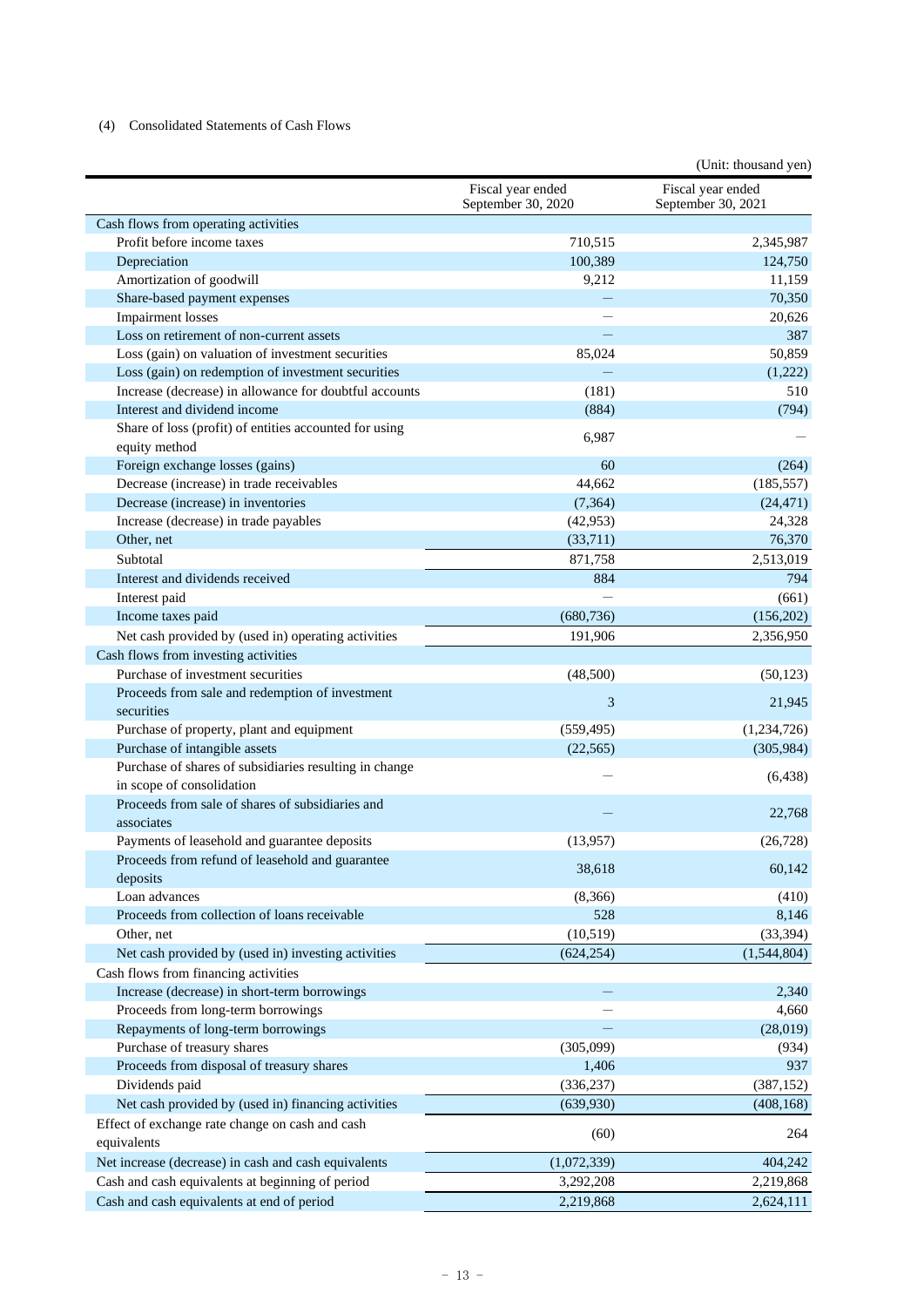(5) Notes to Consolidated Financial Statements

(Notes related to the Going Concern Assumption) Not applicable

#### (Additional Information)

In assessing and evaluating the recoverability of fixed assets and deferred tax assets, we have made accounting estimates based on the assumption that the impact of the spread of the new coronavirus in the Group's training business will continue for a certain period of time in FY21, but we have made an accounting estimate based on the assumption that demand will recover in 2H FY21. It is possible that results based on actual results in the future may differ from these estimates and assumptions.

## (Segment Information)

This information is omitted because the Group operates in a single segment of the education service business.